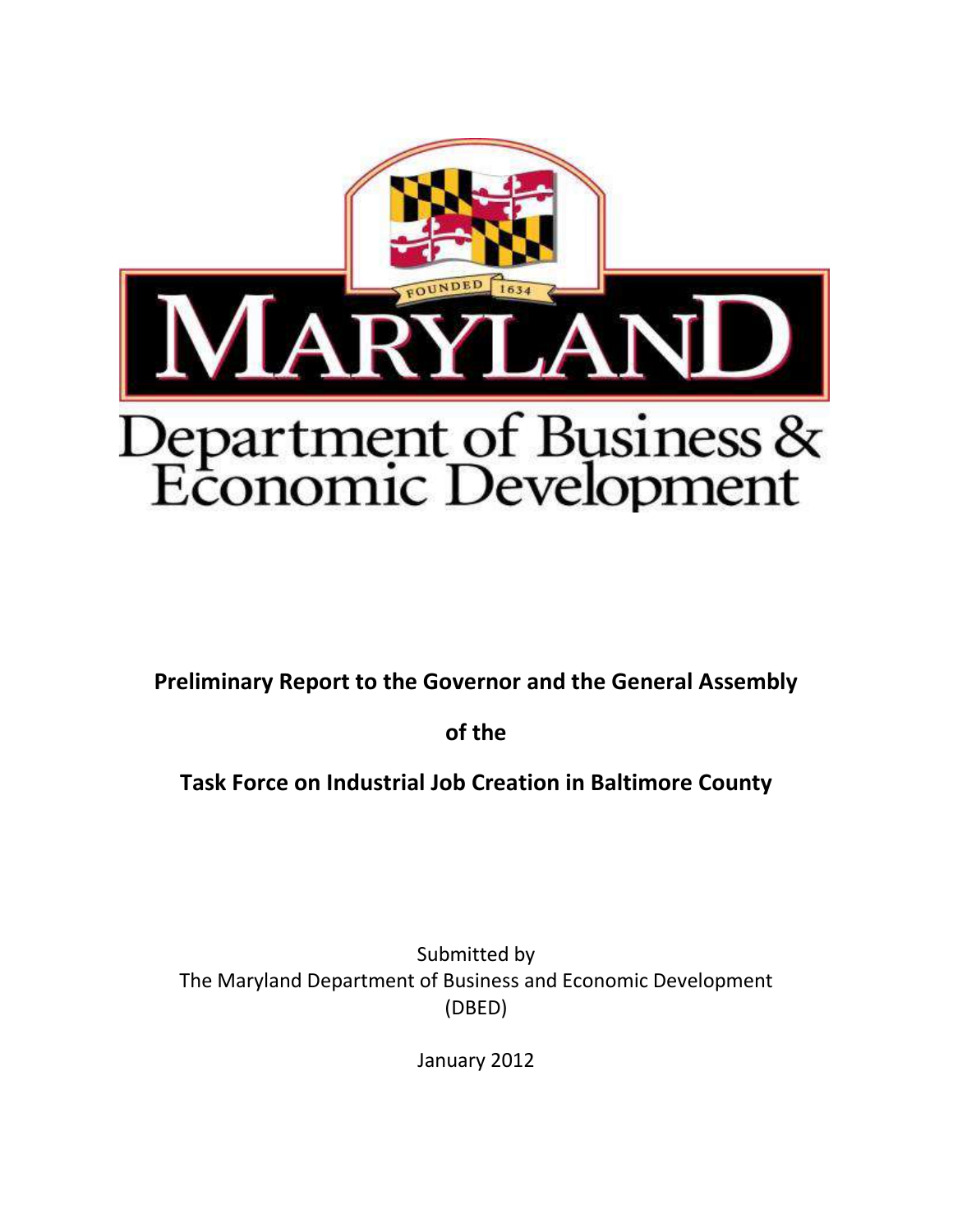# **Table of Contents**

| Appendices 13 |  |
|---------------|--|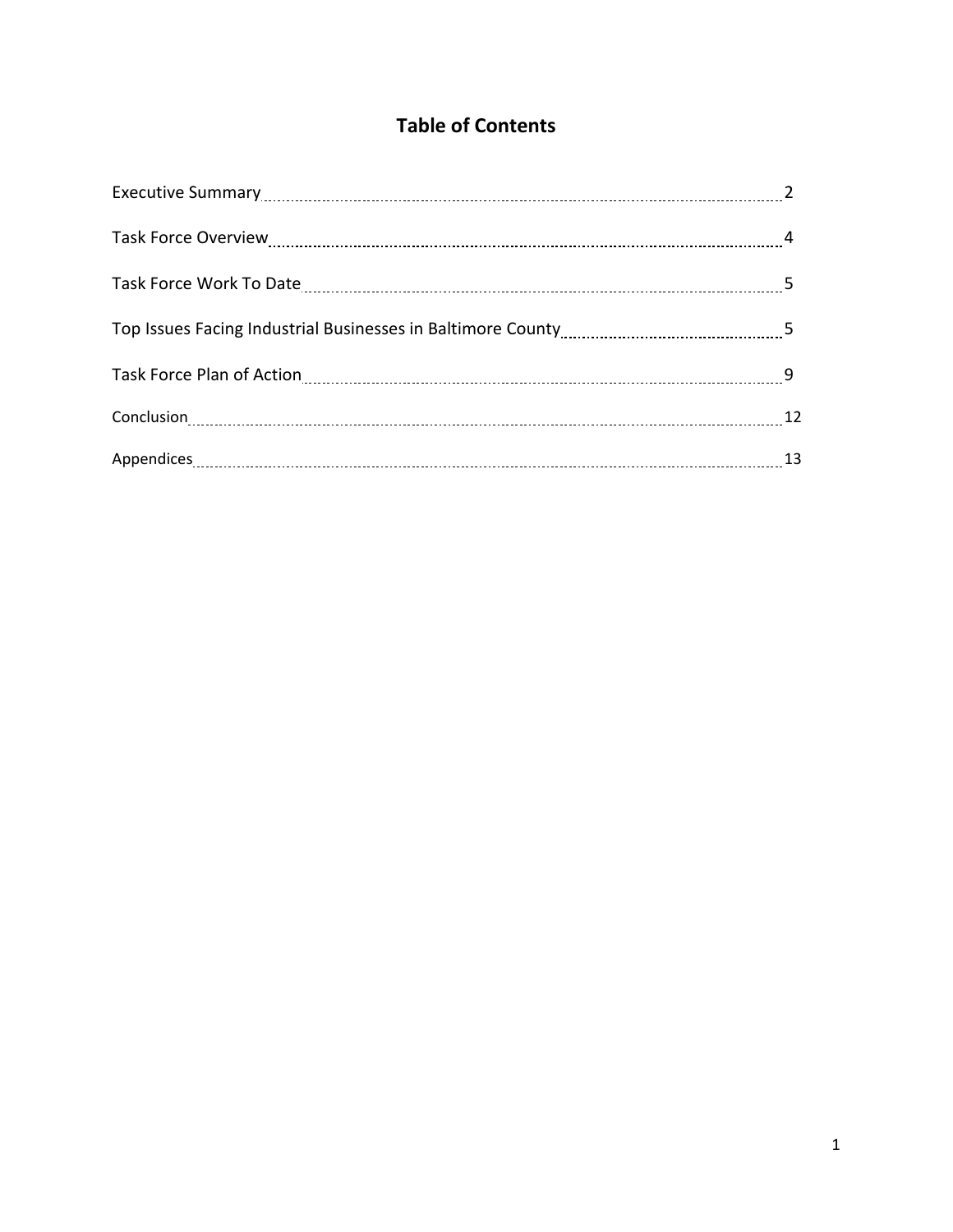# **Executive Summary**

In recent years, Baltimore County's industrial jobs base has faced significant decline, impacting its local communities, ancillary businesses, and residents. Established by an act of the General Assembly in 2011, the Task Force on Industrial Job Creation in Baltimore County was created to examine this issue, by determining the causes of the loss of employment opportunities in the County's manufacturing and industrial sector and by recommending State policies to encourage employment growth in these sectors once again.

The Task Force began its work in October of 2011 and through its preliminary research and work to date, can point to several factors and potential recommendations in this preliminary report, with final recommendations to be forthcoming in the final report, due June 2012. The Task Force has come to its initial conclusions via member expertise, business outreach, roundtable discussions, and through reviewing research conducted by  $3^{rd}$  party organizations. The below initial conclusions can be drawn, and are further outlined in the body of this report.

# Top Issues Facing Industrial Businesses in Baltimore County

The scarcity of skilled labor (machinists, operators, craft workers, technicians, etc.) is one of the top issues impacting manufacturers' ability to remain competitive in the State, despite the fact that these jobs, on average, pay over \$60K in Maryland (27% higher than the average for all private industry workers)<sup>1</sup> and are largely clean and safe. A claim often made by manufacturers is that there are no training programs in the State's educational system for what companies need and/or they don't know about any programs or in-State pipelines for the skilled workers that they need. This problem may stem from a number of factors, but perhaps the most important is that the public is unaware of the current face of industrial employment and advanced manufacturing and is therefore reluctant to encourage students to pursue the necessary coursework.

Federal, State, and local regulations were also cited as an important factor impacting Maryland's industrial businesses, to include permitting timelines, healthcare regulations, worker's compensation rates, occupational safety and health regulations, and environmental and zoning regulations. The Task Force will continue to delve into these issues, but this report highlights some business concerns relative to regulations having an impact on business growth.

Industrial businesses also cite high business costs, particularly as they pertain to energy, land, and tax rates. As industrial businesses often consume a large amount of energy, additional surcharges on Maryland energy bills translate into higher overhead costs for any Maryland-based facilities. Similarly, the scarcity and/or unaffordability of real estate for facilities and workforce housing is another factor driving labor and other business costs. Tax rates are also a source of concern for businesses considering locating in the County.

### Task Force Plan of Action

 $\overline{\phantom{a}}$ 

To date, the Task Force has worked towards identifying the fundamental problems facing Baltimore County's industrial businesses and has sought to understand the nature and context of those issues. By determining the institutions, processes, and individuals that need to be involved in crafting solutions, the Task Force hopes to present feasible and actionable recommendations in its final report in June. In

 $^1$  Appendix C -- Manufacturing: A Living Industry in Continuous Transformation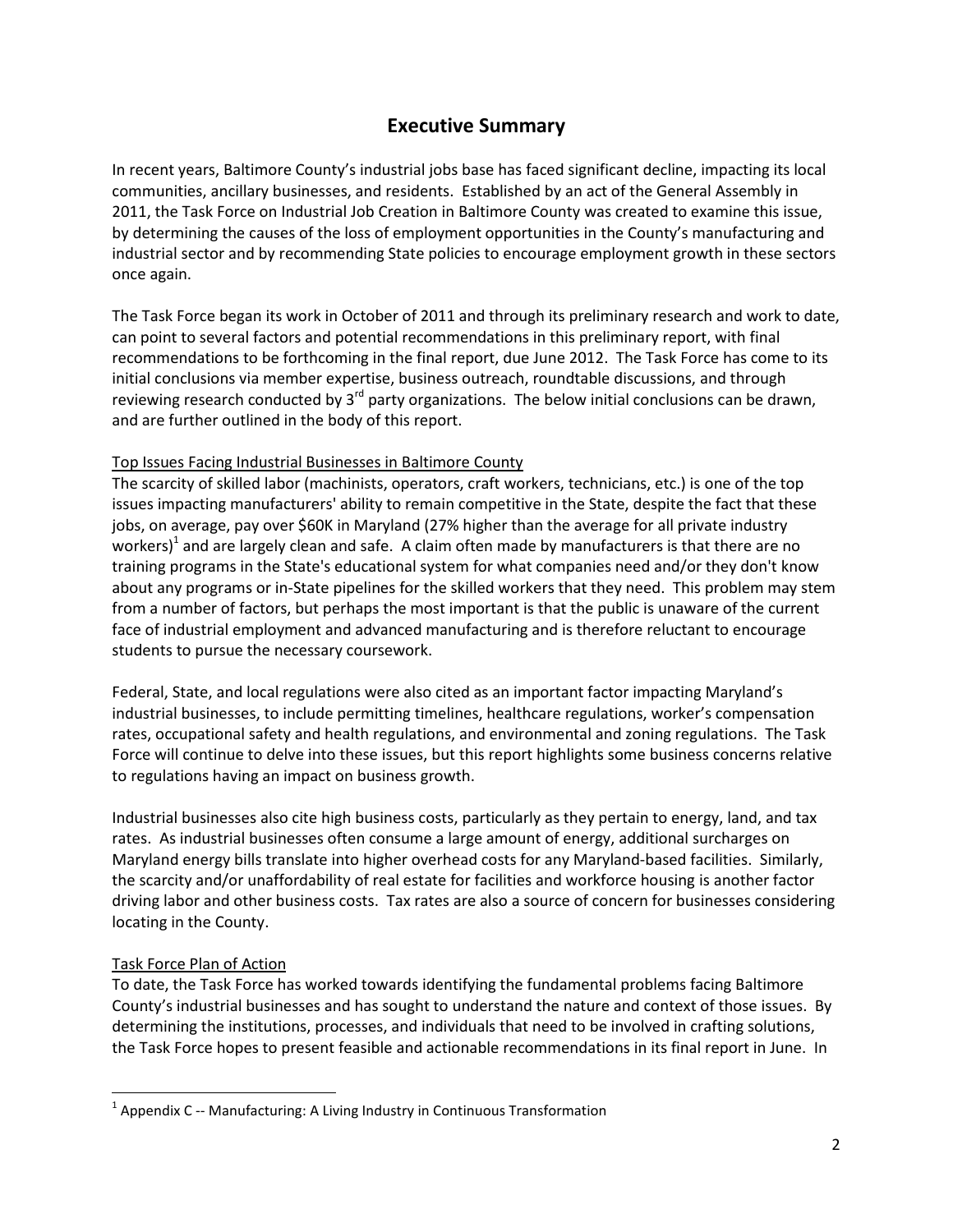this preliminary report however, we have also outlined a few recommendations, as the group activities move forward.

#### **Workforce Development Roundtable Discussion**

As discussed above, the lack of skilled labor is one of the main factors hindering industrial business growth. To formulate a plan of attack among county and State institutions, the Task Force held a roundtable discussion on January  $9<sup>th</sup>$ , which brought together manufacturers, representatives from the State and county educational systems, and other relevant organizations to better understand the issue and look at ways to both encourage students to pursue careers in manufacturing and discuss how to best make this coursework available.

### **Exploring Options for Revitalizing Underutilized Industrial Properties**

As the County's industrial base has declined over the years, facilities and industrial-zoned properties have sometimes stood dormant. While this property is often situated in ideal locations, reinvestment has not always happened to enable new or expanding industries to update and reuse existing property and facilities. The Task Force will explore possible ways of encouraging and incentivizing reuse and reinvestment in industrial-zoned property.

#### **Exploring Regulations**

Although particular regulations are of concern, there may be an opportunity to focus on the overall permitting and regulatory process. The Task Force has publicized the Governor's 60-day regulatory review web page to county industrial businesses and will look at ways of improving processes for businesses.

#### **Promoting Public Understanding of a Growth Opportunity**

The type of advanced manufacturing currently taking place in Maryland yields products that are competitive anywhere in the world. More importantly, perhaps no other economic sector in Maryland stands ready to benefit from Maryland's natural competitive advantages than the industrial sector, which has access to excellent transportation and export infrastructure, large population centers, and a robust research and development and educational system. However, without a public that understands the opportunity for a revitalized industrial base the economic benefit will be slow in coming.

As the issues are so varied (e.g. workforce, regulatory impacts, high business costs), the Task Force believes that a better public understanding of the changing face of Maryland industry is needed, as well as a commitment by the State's policymakers and business leaders to continue addressing these issues beyond the finite life span of this Task Force. The Maryland manufacturing and industrial landscape is filled with many small businesses that don't have a strong and necessarily unified voice. The Task Force and the Department of Business and Economic Development (Department) will therefore work to both identify the means of taking up these issues moving forward and determine how the sector can better communicate to the public, the school system, and government not only its needs, but the opportunity that exists within the industrial sector.

### Conclusion

The Task Force on Industrial Job Creation in Baltimore County and the Department will continue its work over the coming months in supporting industrial businesses and will present our final recommendations in June 2012.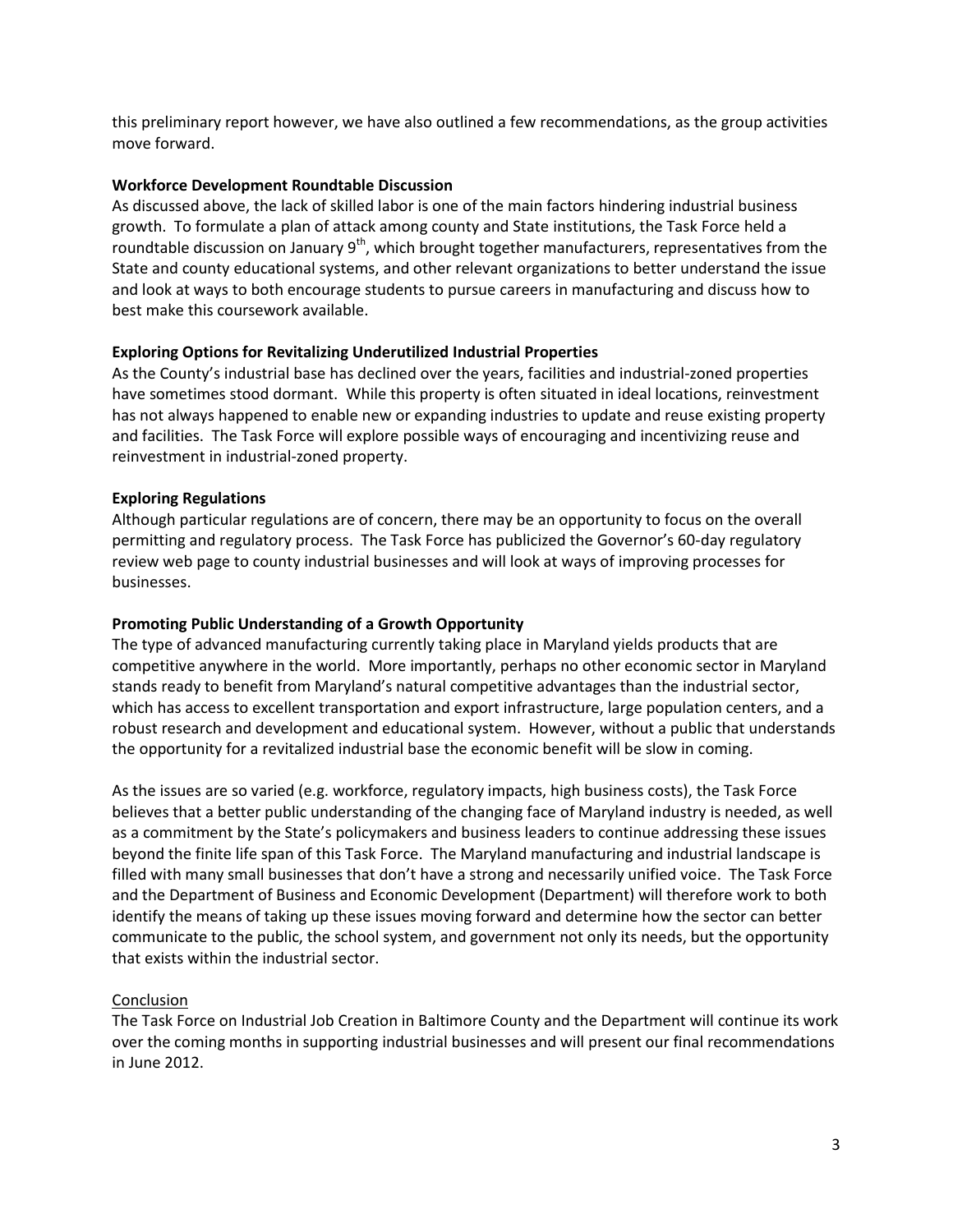# **Task Force Overview**

#### CHARGE

Established by Chapter 282 of the 2011 Laws of Maryland, the Task Force on Industrial Job Creation in Baltimore County (TFIJC) is charged with examining the causes of the loss of employment opportunities in industry, ship building and repair, and businesses that supply industry in Baltimore County, and then recommending State policies to encourage employment in the County.

#### **PURPOSE**

Baltimore County's industrial jobs base has declined over the past several decades, impacting its local communities and residents. The Task Force is working to determine some of the causes of this decline and how local, State, national, and global policies and trends have impacted Baltimore County's industrial economy and manufacturing infrastructure. The Task Force will also explore ways the State can encourage new employers to locate in the county, while retaining and encouraging the growth of existing businesses. Taken together, this work will help the State better understand how it can encourage a strong manufacturing and industrial jobs base in the county once again.

#### **STRUCTURE**

The TFIJC is composed of ten members, representing the Maryland General Assembly, county businesses, labor organizations, and State government. Members are appointed by the Governor and the General Assembly to complete a term of service that concludes upon the completion of a report outlining the Task Force's recommendations, due June 2012. The Task Force is staffed by the Maryland Department of Business and Economic Development (DBED).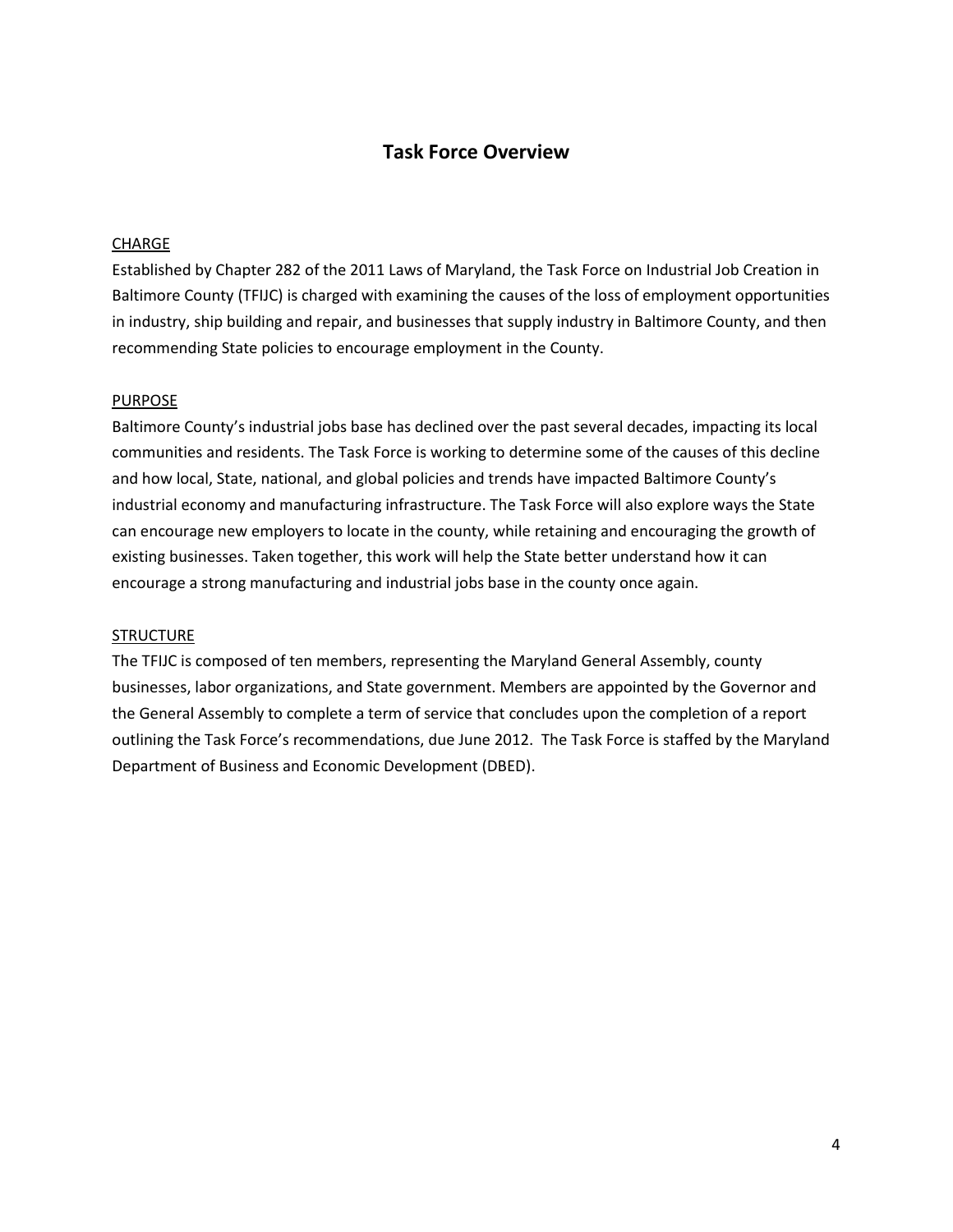# **Task Force Work To Date**

The Task Force on Industrial Job Creation in Baltimore County (TFIJC), met three times prior to the submission of this preliminary report. The first meeting was held on October  $27<sup>th</sup>$ , which provided a starting point for the group's work. The Task Force members were able to quickly agree on a framework to guide their work and for the individuals and organizations that needed to be consulted and involved. The next meeting, held in November, included presentations from the Maryland Port Administration and the Maryland Economic Development Corporation and informed members of some of the tools available and opportunities that exist for the export of Maryland products. The discussions that followed solidified the scope of work to be conducted over the next several months and outlined a plan of action, to be described later in this report.

### Business Outreach

In anticipation of the TFIJC's work, the Department began conducting business outreach to county businesses to hear directly from them. The Task Force has continued this activity by reaching out to businesses affiliated with the Task Force members. Through surveying and holding roundtable discussions attended by DBED staff, the Task Force has gained valuable insight into the challenges and opportunities that exist in the County's industrial sector.

To date, the Task Force has heard from close to a dozen manufacturers and other industrial businesses, including a ship repair company, a steel manufacturer, plastics manufacturers, metal parts fabricators, and other companies with often long ties to the County. In these conversations, many of the same issues were voiced, with several businesses saying they would be able to expand their workforce if not for site restrictions, difficulty finding skilled labor, permitting issues, or other global, State, and local challenges. One ship repair company for example stated they could double their workforce to 90 overnight if a suitable deep water location could be found, due to the ever increasing size of ships. However, a lack of undeveloped and available deep waterfront locations has prohibited a move, and dredging the harbor to make a new site suitable is out of the question due to limited space for placing dredged material.

A local steel mill is another business facing challenges, both global and domestic. The facility employs over 2,300 people and is operating below full capacity due to currently low domestic steel orders, foreign competition, soft pricing, and the rising cost of raw materials. Utility fees are also of great concern as they run into the millions of dollars per month and daily plant maintenance is draining budgets. In order to compete globally, the company also needs to dredge at several locations around the mill which would allow larger ships to dock, but the Maryland Port Administration currently lacks the capacity to accept a large amount of dredged material. The company would also like to build a new production facility, but are concerned about the length and cost of the permitting process. Finally, the company has a workforce attrition problem, as an estimated 800 employees will be retiring over the next few years. These retiring employees will need to be replaced and trained, with training costs that they think will run into the millions of dollars.

# **Top Issues Facing Industrial Businesses in Baltimore County**

Despite a significant decline in the industrial jobs base in Baltimore County over the past several decades, the industrial sector remains strong and has tremendous upside growth potential. However,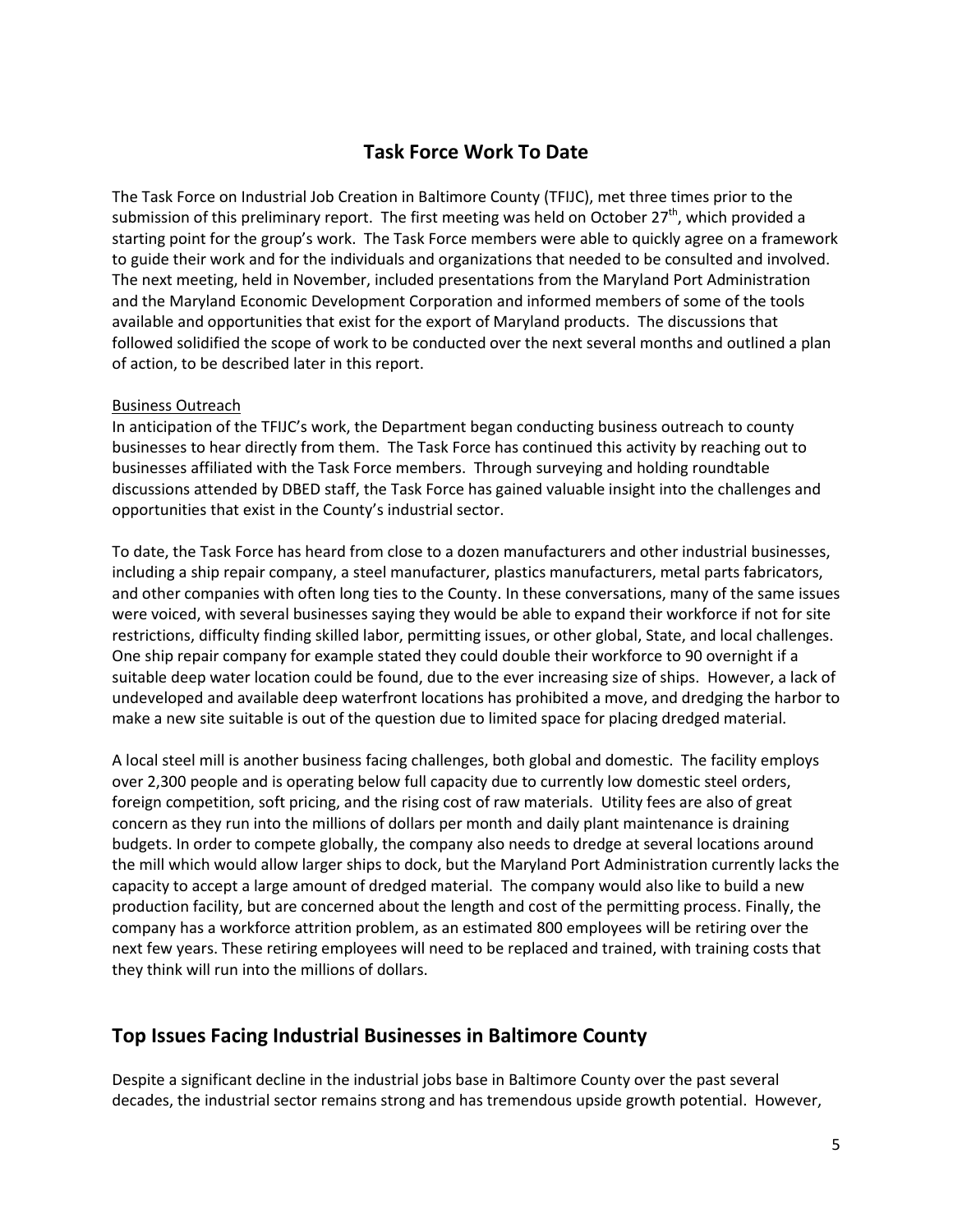there are very real challenges facing industrial firms in the County, which the Task Force has identified via the expertise of the appointed members, and through business outreach, roundtable discussions, and by reviewing research conducted by 3rd party organizations. These challenges are described below.

# **A Lack of Skilled Labor**

Despite the higher rate of unemployment in recent years, the County's industrial businesses are still finding it very difficult to find the skilled labor force that they need. This comes in spite of the fact that these jobs generally include salaries significantly higher than the average. For example, the manufacturing sector's jobs pay, on average, over \$60K (data adjusted for inflation) in Maryland (27% higher than the average for all private industry workers)<sup>2</sup> and are, contrary to public perceptions, largely clean and safe. This problem however, is a national phenomenon.

# *"Customers often say that they would purchase an additional CNC [Computer Numerically Control] machine tool if DMG/Mori Seiki could supply a qualified person to operate the machine"*

Rod Jones, DMG/Mori Seiki USA, a manufacturer of machining equipment, talking about their U.S. customer base

In national research recently conducted by Deloitte and the Manufacturing Institute<sup>3</sup>, manufacturers cited access to skilled labor as *the* most important factor for their businesses, ranked 20 percentage points higher than any other factor. This problem is also impacting corporate strategy, and is cited as the top factor that manufacturers list when considering locating somewhere (see Appendix F for a concrete example). This is not surprising when considering that the skilled production jobs (machinists, operators, craft workers, technicians, etc.) have the biggest impact on business performance and are also the hardest to fill. These jobs are also the ones that will be most impacted by retirements as a large portion of these workers are nearing retirement age.



<sup>2</sup> Appendix C -- Manufacturing: A Living Industry in Continuous Transformation

 $3$  Appendix D – Boiling Point: The Skills Gap in U.S. Manufacturing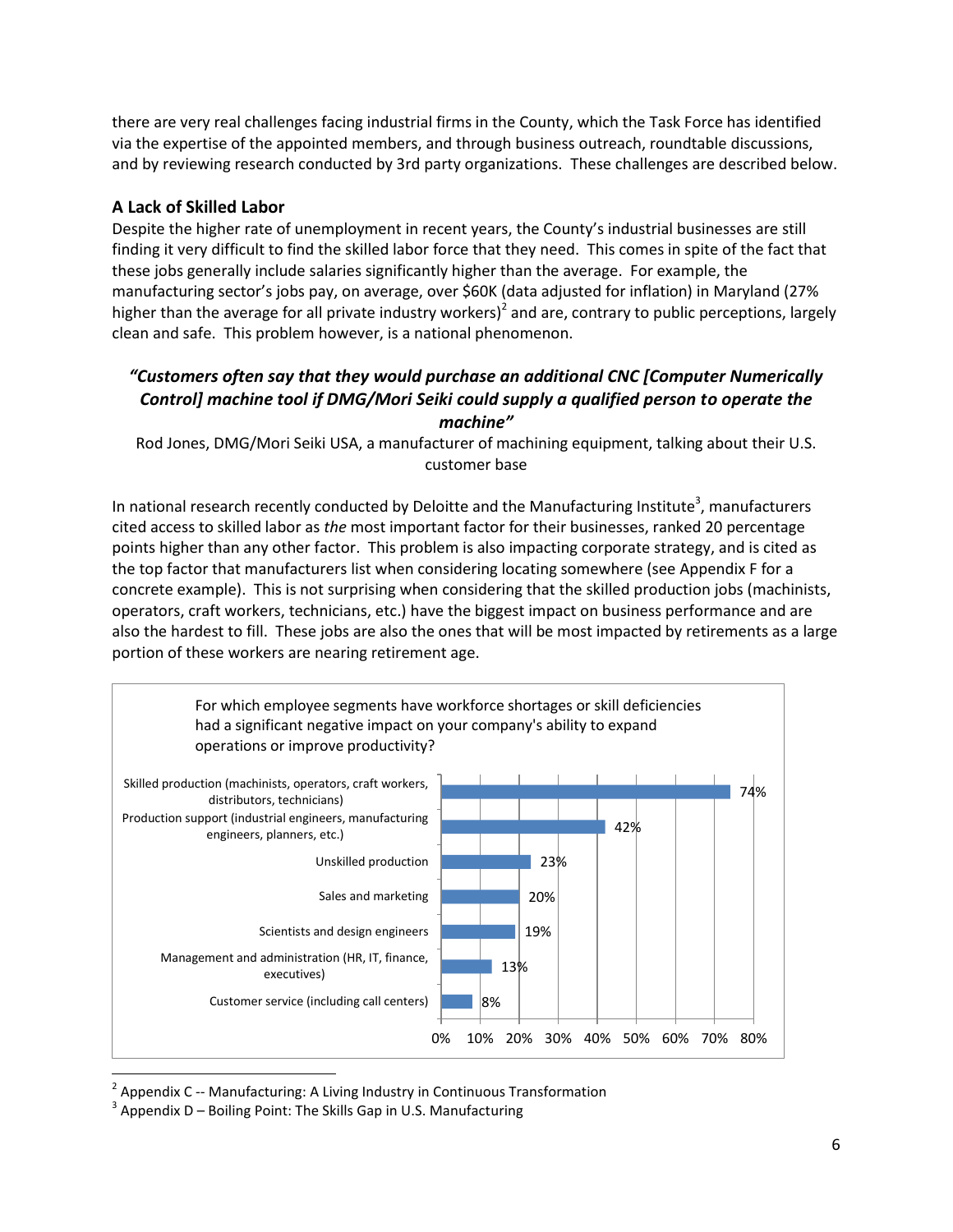

#### Source: Deloitte Development LLC and The Manufacturing Institute



Maryland industrial businesses face a similar situation, as many manufacturers have openings for good jobs that are going unfilled. Some attempt to recruit workers from out of state, but oftentimes end up hiring unskilled labor, attempting to train them on the job. Unfortunately however, many of these employees lack basic employability and critical thinking skills and/or fail drug screening tests. Data indicates that 70% of applicants are rejected from employment opportunities within the manufacturing sector because they lack basic employability skills<sup>4</sup>.

# Some Reasons for the Lack of Skilled Labor

l

There are many reasons for the current shortage of skilled trades workers, from fewer educational dollars going to technical and trades training programs at the secondary level, to low enrollment numbers (and agreed upon coursework) in these programs, to how success is measured in today's educational system. Perhaps most important, is the problem of public perceptions of today's industrial jobs. According to a recent study which gauged public perceptions of manufacturing, only 33% responded that they would encourage their child to pursue a career in manufacturing, with 18-24 year olds listing it as dead last among industries in which they would choose to start their careers. Interestingly however, when respondents were asked about the type of new industry facility they would support to create 1,000 new jobs in their community, manufacturing ranked 1st. Part of the problem is that only 50% of the public sees these jobs as clean and safe, while only 44% believe they pay higher than other industries<sup>5</sup>.

Industrial jobs have changed tremendously over the past 50 years, requiring production workers to have advanced technical skills, at the same time that they have become cleaner and safer. With fewer workers possessing the requisite skills, these jobs are in high demand and thus command high wages. One manufacturer attending a Task Force roundtable discussion shared his frustration at the inability to hire machinists, despite the fact that machinist salaries at his company were roughly \$75,000/year. The

<sup>&</sup>lt;sup>4</sup> Appendix C -- Manufacturing: A Living Industry in Continuous Transformation

<sup>&</sup>lt;sup>5</sup> Appendix E -- Unwavering Commitment: The Public's View of the Manufacturing Industry Today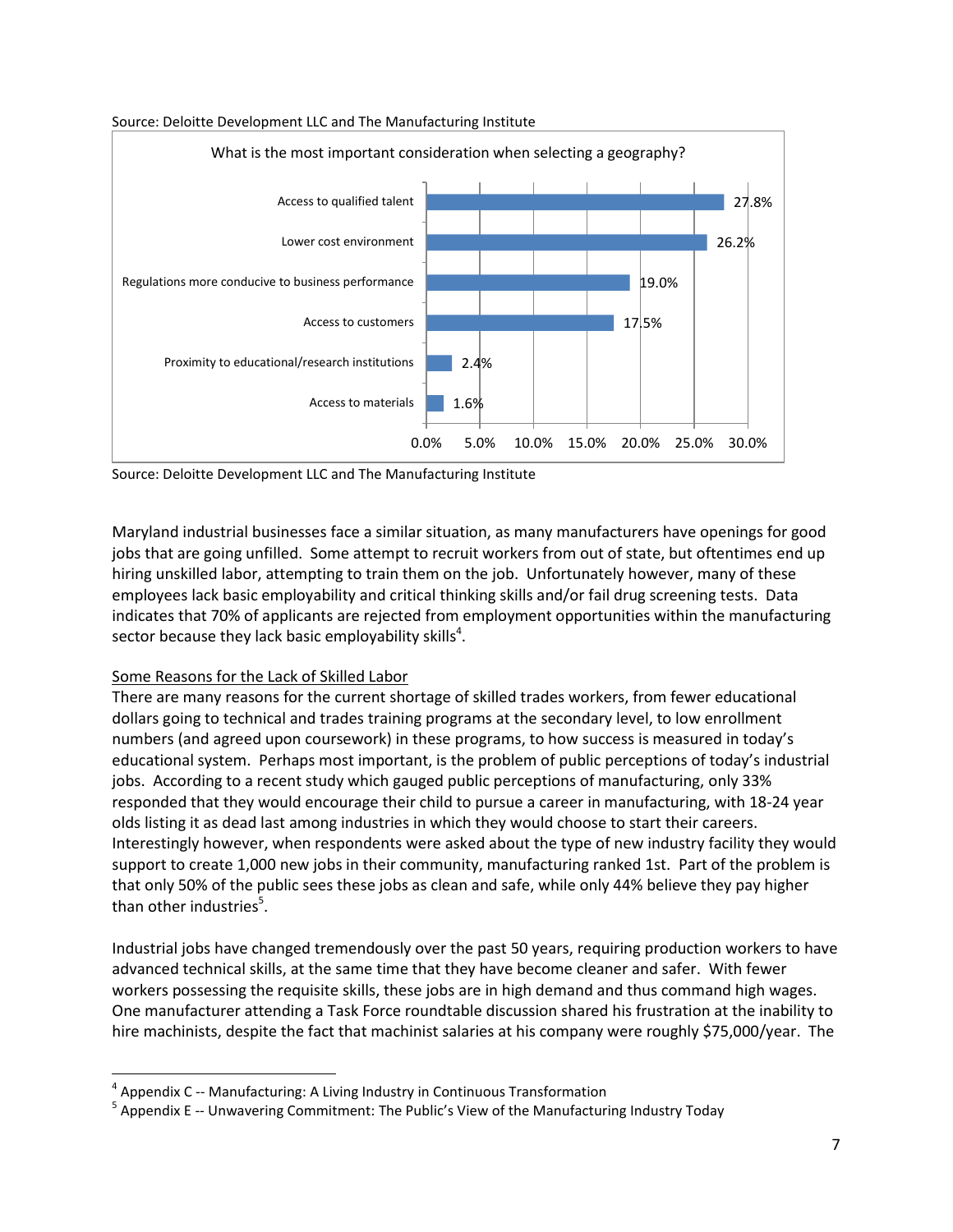story about the changing face of manufacturing has not been told, with the state's technical training centers citing a higher demand from companies for trained labor than students who enroll. As enrollment often drives staffing and funding for technical programs, the public needs to better understand the nature and availability of good paying industrial jobs for their children, and encourage them to consider these jobs as viable career options.

An additional reason for the dearth of trained labor is the lack of an agreed-upon industry-recognized program of study for entry-level workers. In order to enact such a program, educational institutions need to understand what the basic certifications and skill *requirements* are for companies to hire entrylevel workers. However, with production workers in such high demand, companies are often simply hoping that they can find someone who has basic employability skills and who can pass a drug test.

Companies need to understand that if there are no prerequisites for employment, there is no incentive for a student to take technical training courses or for an educational institution to fund a program if students can get hired without it. At the same time, if a student gets hired into a decent job without continuing on to college or without completing all of the coursework for a technical training degree program at the college level, should this lack of degree achievement be looked at positively? Focusing largely on college enrollment or degree completion as a measure of success might not fully capture whether business needs and student success is being achieved.

# **Regulatory Impacts**

County industrial businesses also cite difficulties with permitting and regulatory processes as a challenge to business growth. Of note, it is not generally a particular permit or regulation that businesses find onerous, but an overall dissatisfaction with the process. Listed below are some of the concerns raised.

- Lengthy permit review times
- Perceived reluctance on the part of state agencies to rewrite proposed or existing regulations or to revisit decisions, in spite of comments made during review process
- Perceived subjectivity in agency decision making
- Maryland's environmental regulations are stringent
- Most industrial businesses in the County are small businesses, with little ability to stay abreast of and influence regulatory proposals
- Uncertainty about potential regulations
- The perception is that Worker's Compensation Commission decisions are rarely made in favor of the business
- Healthcare costs are difficult to contain

The Task Force will continue to look into these issues in the coming months, but encouraged businesses affiliated with the Task Force to comment via the Governor's 60-day Regulatory Review process established by Executive Order 01.01.2011.20, which took place from October to December.

# **Business Costs**

With slim profit margins and a large number of global competitors, the County's industrial businesses are very sensitive to any input costs that are higher than those of their competitors. Companies cite energy, real property, and tax rates as a concern.

Energy Surcharges and Utility Costs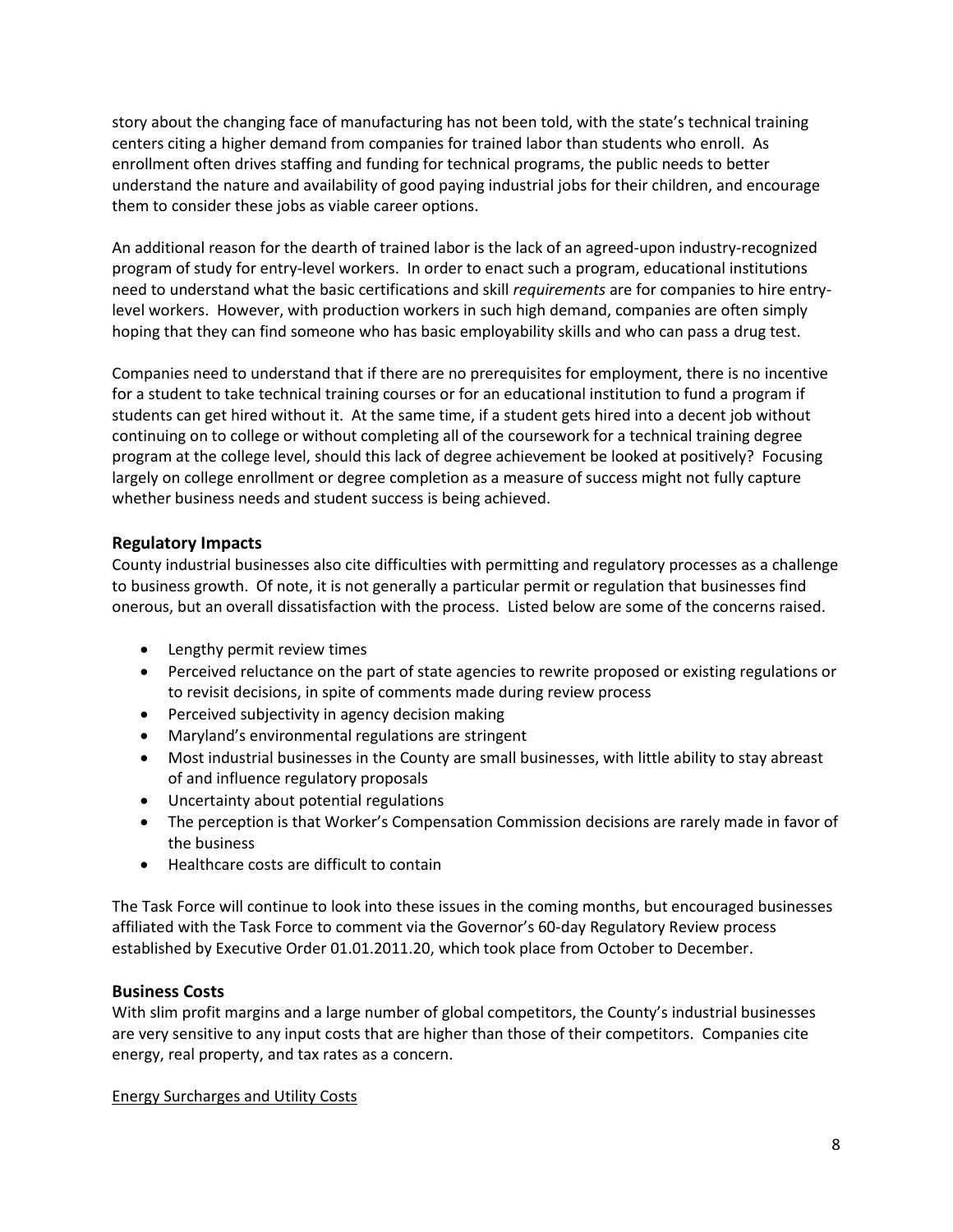Industrial businesses are large energy consumers and are therefore greatly impacted by high energy costs and surcharges. High overhead costs due to energy surcharges that don't always exist elsewhere are one concern. Similarly, the way wastewater fees are assessed and regulated is also cited as a concern.

# High Property Costs

As undeveloped land, suitable industrial facilities, and affordable housing have become less available in the County, property costs have increased, increasing the cost of business expansion and location. At the same time, expensive housing and higher costs of living regionally require businesses to pay higher wages to attract workers. The scarcity of suitable, affordable land and/or modern facilities makes business recruitment difficult for businesses that would otherwise find the County's location ideal.

### Tax Rates

To a lesser extent, tax rates have also been voiced as a concern amongst manufacturers.

# **Task Force Plan of Action**

In laying out the below plan of action and preliminary recommendations, the Task Force has sought to understand each issue it is speaking to and will continue to do so by seeking out the institutions, individuals, and processes that need to be involved to address each issue raised. Due to the temporary nature of this Task Force, part of the goal will be to determine how the State will continue to engage stakeholders, promote the industry, and ensure implementation of policies that support industry after the final recommendations are issued in June.

# **Workforce Development Roundtable Discussion**

Determining ways to better provide the skilled production workers than industry needs was the focus of the Task Force at a January  $9<sup>th</sup>$  roundtable discussion held at the Community College of Baltimore County and will continue to be a topic for discussion. This is one of the top issues currently hindering County industrial growth and it is an issue that will require a broad coalition of actors and leadership from the highest levels of state and county government. The roundtable discussion brought together manufacturers, county and State officials, and other organizations involved in workforce development to try and determine a format for better meeting business workforce needs.

To do this, the Task Force first inventoried the current technical education landscape at both the secondary and post-secondary levels, in the County but also Statewide. At the meeting, some concrete steps to encourage industrial skills development were identified, which the Task Force will be following up with. The next step will be to determine if existing resources are up to the task and how to help students' better access existing resources and coursework. Topics discussed at the roundtable included:

- Can a program of study for basic, entry-level skills be agreed upon by the industrial community
- Is dual-enrollment at a community college for high school students a viable option
- How to change perceptions and encourage students to pursue careers in industry
- How does the way success is measured by educational institutions impact competency-based education (vs. degree-based)?
- Determining the institutions/mechanisms for continuous industry involvement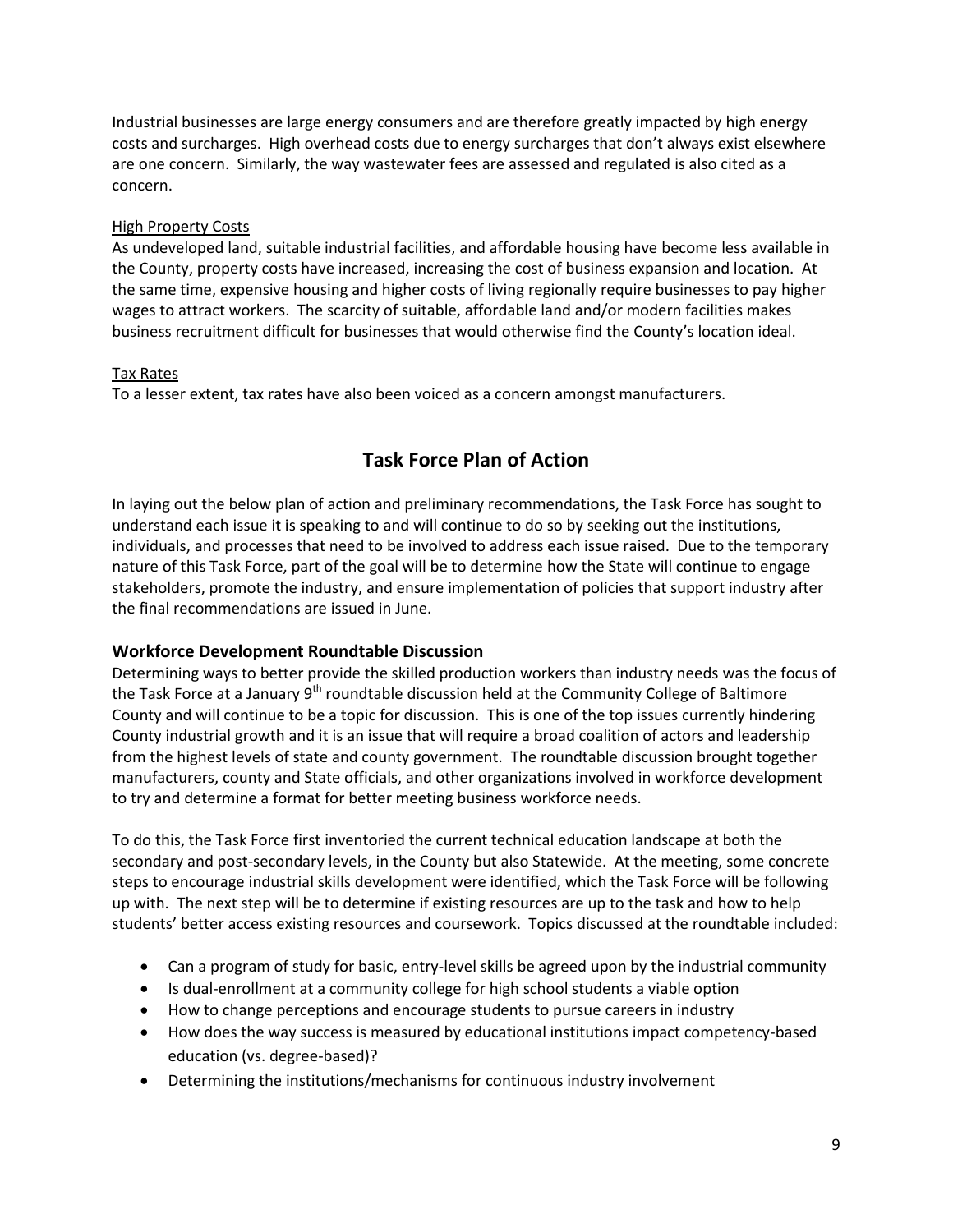One successful model that was considered at the secondary education level is the Carroll County Career and Technology Center (CCCTC), located at Westminster High School. The CCCTC recently became the first National Institute for Metalworking Skills (NIMS)-accredited school in Maryland with a Manufacturing and Machine Technology program that is helping students find good jobs right out of high school. Upon receiving their diploma, students have been hired at employers such as General Dynamics' Robotics Systems, NASA, Northrop Grumman, and other Maryland manufacturing facilities.

However, there is much greater demand for these skilled graduates than are enrolled at the CCCTC, and a program like this takes time to establish. It is therefore important that existing resources such as those that exist at the Community College of Baltimore County and the Magna Baltimore Technical Training Center be leveraged to help meet industry's workforce needs.

# **Exploring Options for Revitalizing Underutilized Industrial Properties**

One of the biggest challenges for industrial businesses looking to locate or expand in Baltimore County is the scarcity of available and suitable industrially-zoned facilities and land. However, as the County's industrial base has declined, former industrial sites have sometimes stood dormant. The Task Force will investigate options for encouraging reinvestment in underutilized industrially-zoned properties, to upgrade facilities and reuse land that might be ideally located for new industrial ventures. The Maryland Economic Development Corporation, may be one organization that is equipped with some tools for this task.

The Maryland Port Administration is also equipped to provide both short and long term benefits to the Port of Baltimore and the regional economy by creating a viable new option for the placement of harbor dredged materials, which a number of businesses sorely need. The Port Administration has the ability to remediate environmental conditions at the Coke Point portion of the Sparrows Point peninsula, which would allow dredged materials to be placed at Coke Point and eventually capped. The end result would be to create a site with deep water access that could be used for either a potential future port terminal or another port-related industrial activity. Given the current scarcity of both dredged material placement sites and property with deep-water access, the Port's ability to effectively provide remediation services at Coke Point provides an excellent opportunity. As such, the owners of Sparrows Point and the State and federal government should work expeditiously to redevelop Coke Point.

# **Exploring Regulations**

As described earlier, concerns with State and county regulations do not seem to stem from any specific regulations, but with the overall regulatory process. Businesses want a better mechanism for providing input and to be able to trust that their input receives due consideration. Timeliness and a clear understanding of timelines and decision-making processes is also very important. The Task Force will continue to look into ways of addressing these issues and asked businesses affiliated with the members to provide feedback during the Governor's 60-day regulatory review.

# **Promoting Public Understanding of a Growth Opportunity**

Nationwide, industrial production and growth has been one of the few bright spots in the economic recovery. With global factors such as a weakening U.S. dollar, rising labor costs in China, and higher transportation costs from abroad, industrial production is increasingly viable domestically once again. Baltimore County is no exception and there is a tremendous opportunity to be found in supporting the needs of industrial businesses. There are good reasons that the County has a proud industrial history, as there are a number of competitive advantages that make industrial production here a natural fit.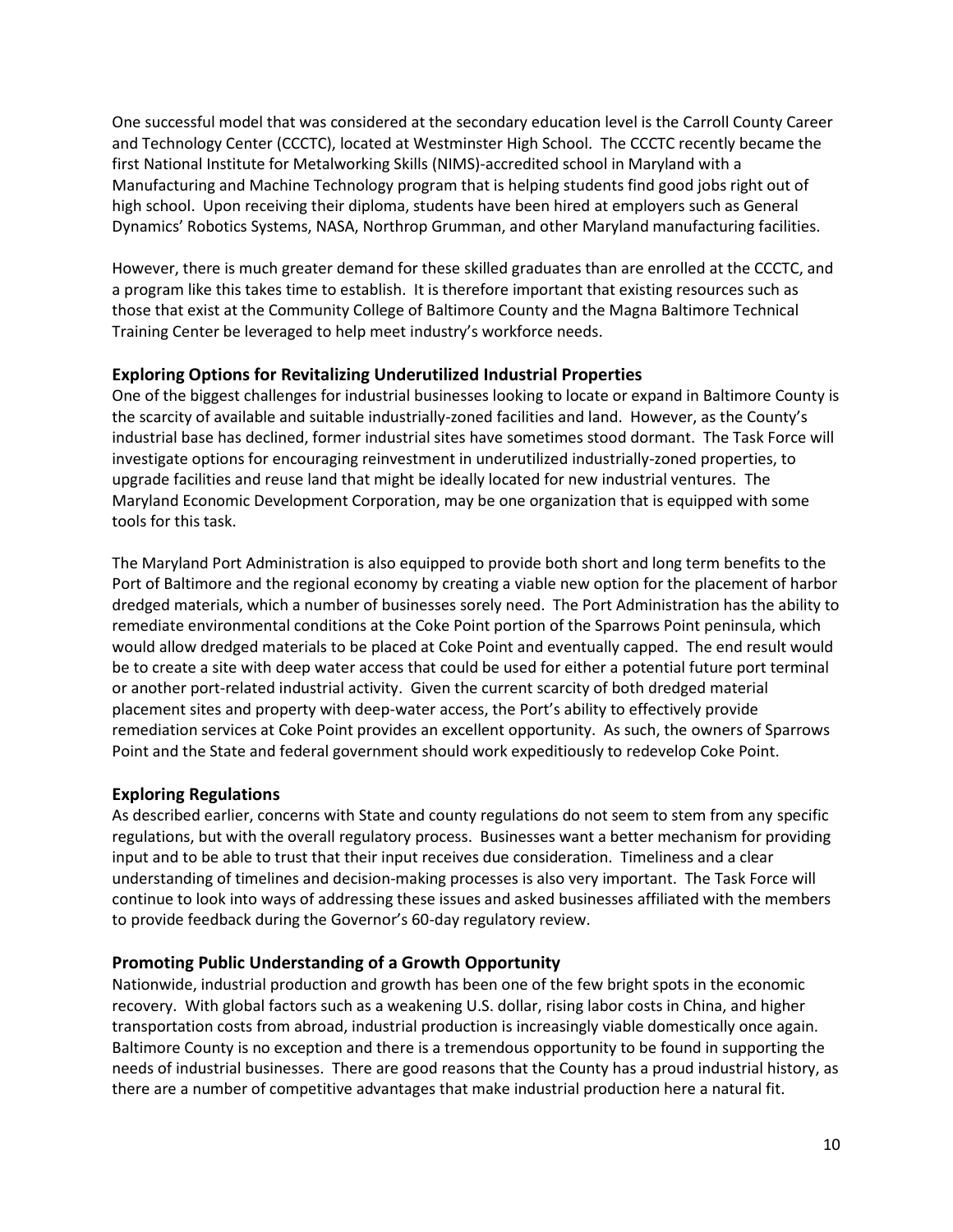Listed below are some of the reasons why an industrial recovery in the county is a real economic opportunity, but this is a story that needs to be told to the wider public. The Task Force will therefore look to ways to promote a better public understanding of this growth opportunity and ask that County and State leaders help promote and champion the needs of industry. An example of where this is already happening is with the Maryland Port Administration's public outreach in support of Maryland's Dredged Material Management Program, which has been highly successful in building community participation, and from that, an understanding of both the environmental challenges and job opportunities associated with Maryland's deep water seaport.

### Technological Changes

As industry has changed, it has become much more technologically complex, but at the same time more competitive globally. The advanced manufacturing conducted in Maryland makes our products competitive anywhere in the world. The technological changes also mean that industry has become much cleaner and safer than it once was. With a robust educational system, Maryland has the ability to train workers with the skills needed for manufacturing and other industrial jobs.

### Geographic Location

Baltimore County's and Maryland's mid-Atlantic location provides avenues for County-produced products to easily reach large number of customers. With 75 million consumers (and other industrial customers) located within an 8-hour drive (25% of the U.S. population), and millions more reachable due to our access to the sea, a strong customer base has historically allowed County manufacturers to thrive. In light of rising transportation and energy costs (and the need for timely supply), the County's close proximity to large domestic markets (with considerable purchasing power) makes its products increasingly more attractive compared to overseas competitors.



Additionally, the County is located in close proximity to the largest swath of largely uninterrupted farmland on the East Coast, in the Eastern Shore. It is no accident that Maryland was one of the vegetable canning capitals of the world for many years, something which is once again becoming more viable due to rising production and transportation costs for our far-off competitors to supply the Eastern U.S. DBED in fact has seen a rise in regular inquiries from the food processing industry looking to locate in-state, with lack of available land being one of the biggest inhibitors to this opportunity.

#### Excellent Transportation Infrastructure

Baltimore County is also benefitted by an excellent regional and global transportation infrastructure, which allows locally-produced products to reach locations around the world with ease. The focus on exports is in fact one key to helping the Port of Baltimore outperform Norfolk in recent years. And starting next year with the opening of a widened Panama Canal, Baltimore and Norfolk will be the only Source: Maryland Port Administration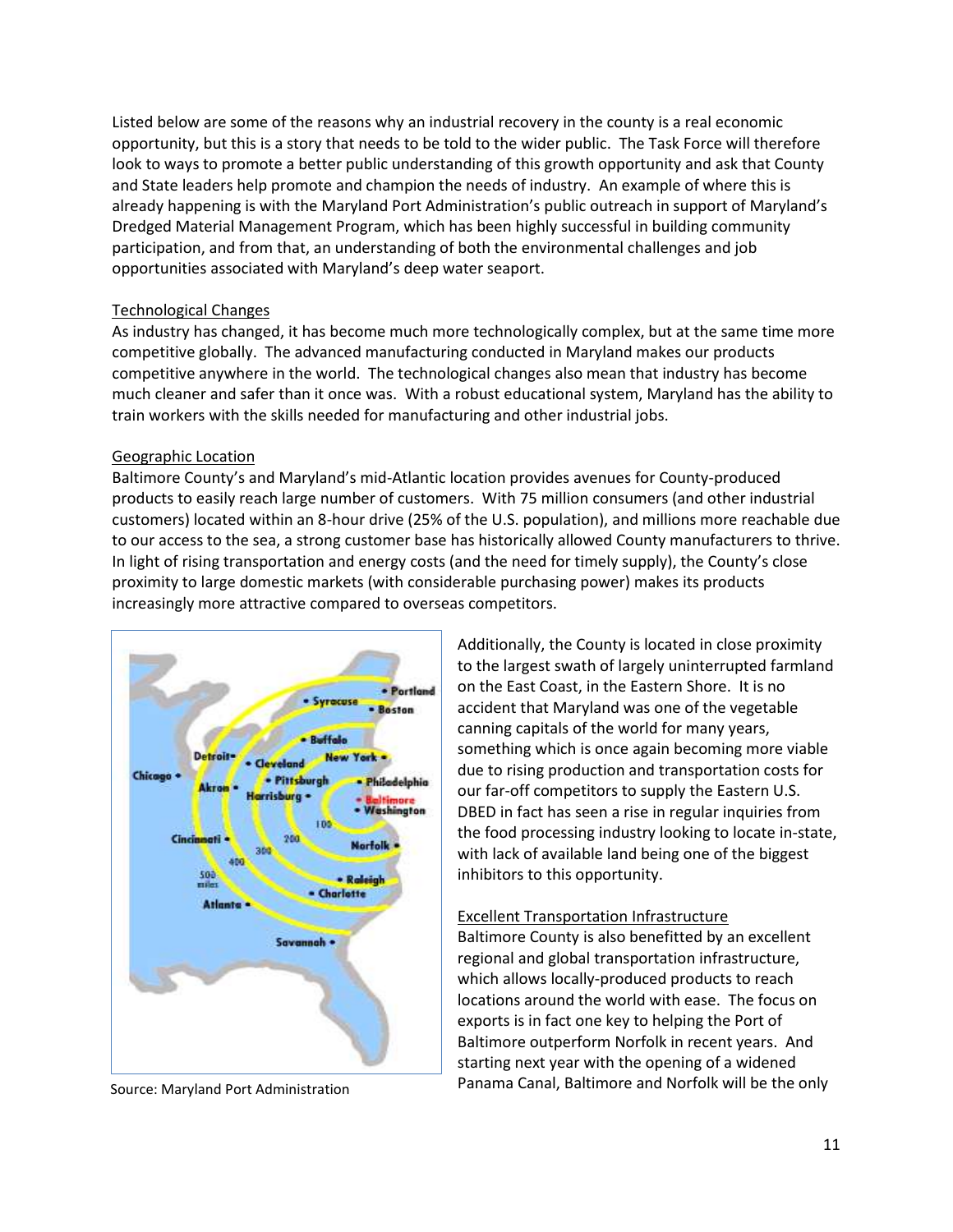two East Coast ports with the capacity to take advantage of the larger ships and cheaper shipping costs, which should further advantage the County's industrial exporters.



Source: Maryland Port Administration

# **Conclusion**

Jobs that provide family-supporting wages and benefits and that also meet business needs are available in the County, but without public support, this opportunity for strong industrial growth could be missed. The Task Force therefore will work to identify stakeholders who need to be involved in championing industry needs, sharing this story, and changing public perceptions. The Maryland Department of Business and Economic Development supports these activities and will make every effort to expand the conversation with the institutions that need to be involved and to provide support and a voice for the County's and State's industrial businesses. The Task Force and Department look forward to the work ahead and creating an actionable final report in June.